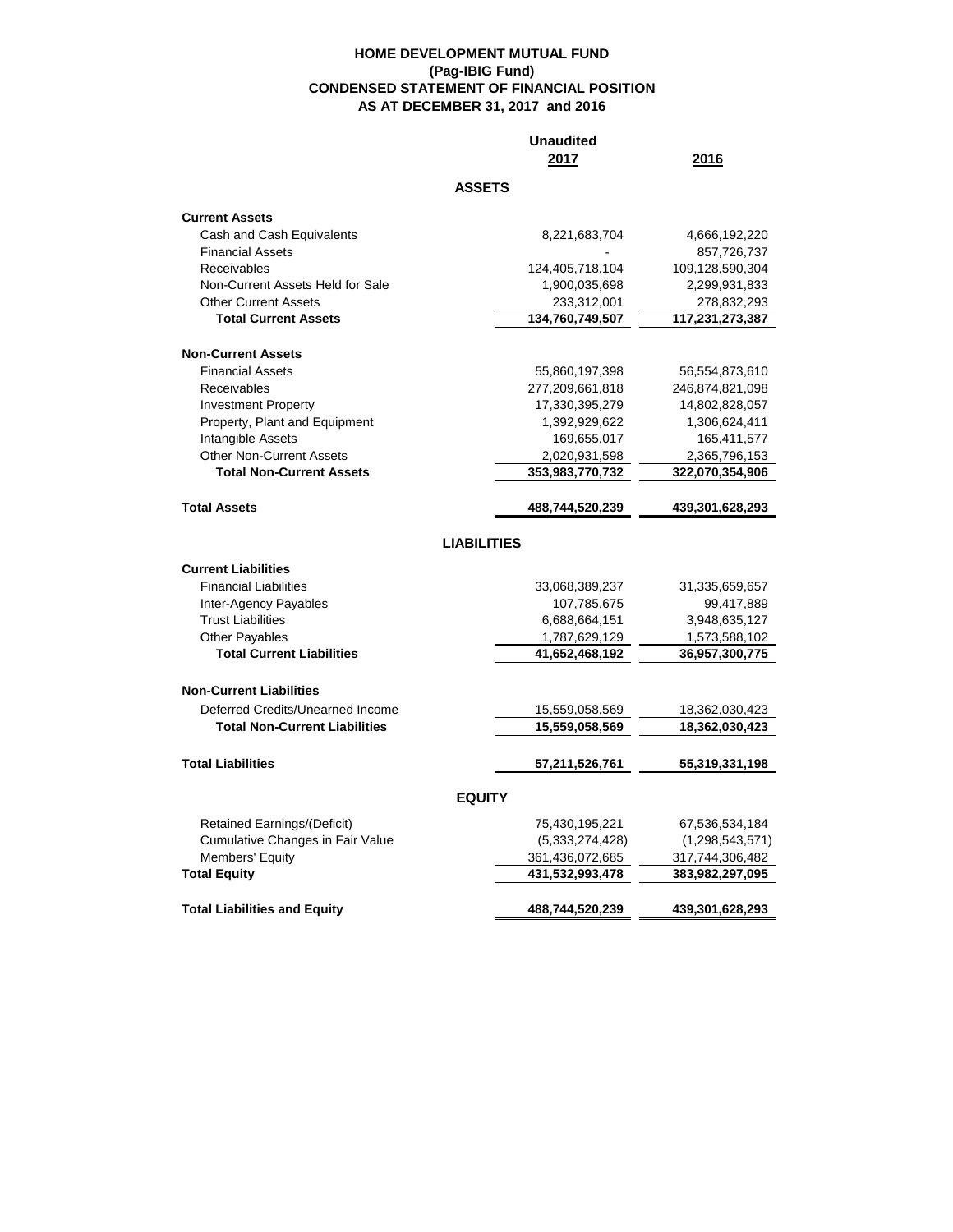## **HOME DEVELOPMENT MUTUAL FUND (Pag-IBIG Fund) CONDENSED STATEMENT OF COMPREHENSIVE INCOME FOR THE YEARS ENDED DECEMBER 31, 2017 AND 2016**

|                                                              | <b>Unaudited</b> |                   |
|--------------------------------------------------------------|------------------|-------------------|
|                                                              | 2017             | 2016              |
| <b>Income</b>                                                |                  |                   |
| Service and Business Income                                  | 44,437,910,208   | 33, 162, 325, 724 |
| Gains                                                        | 6,283,346,805    | 6,230,962,032     |
| Other Non-Operating Income                                   | 3,298,257,579    | 10,261,317,819    |
| <b>Total Income</b>                                          | 54,019,514,592   | 49,654,605,575    |
| <b>Expenses</b>                                              |                  |                   |
| <b>Personnel Services</b>                                    | 4,312,185,491    | 4,048,566,144     |
| Maintenance and Other Operating Expenses                     | 5,316,678,777    | 6,051,422,718     |
| <b>Financial Expenses</b>                                    | 44,809,859       | 27,879,268        |
| Non-Cash Expenses                                            | 14,073,882,794   | 14,515,388,246    |
| <b>Total Expenses</b>                                        | 23,747,556,921   | 24,643,256,376    |
| Profit/(Loss) Before Tax                                     | 30,271,957,671   | 25,011,349,199    |
| Income Tax Expense/(Benefit)                                 |                  |                   |
| <b>Profit/(Loss) After Tax</b>                               | 30,271,957,671   | 25,011,349,199    |
| Net Assistance/Subsidy/(Financial Assistance/Subsidy/Contril | 3,845,052        | 2,604,197         |
| Net Income/(Loss)                                            | 30,268,112,619   | 25,008,745,002    |
| Other Comprehensive Income/(Loss) for the Period             | (4,034,730,857)  | (1,818,487,626)   |
| <b>Comprehensive Income/(Loss)</b>                           | 26,233,381,762   | 23,190,257,376    |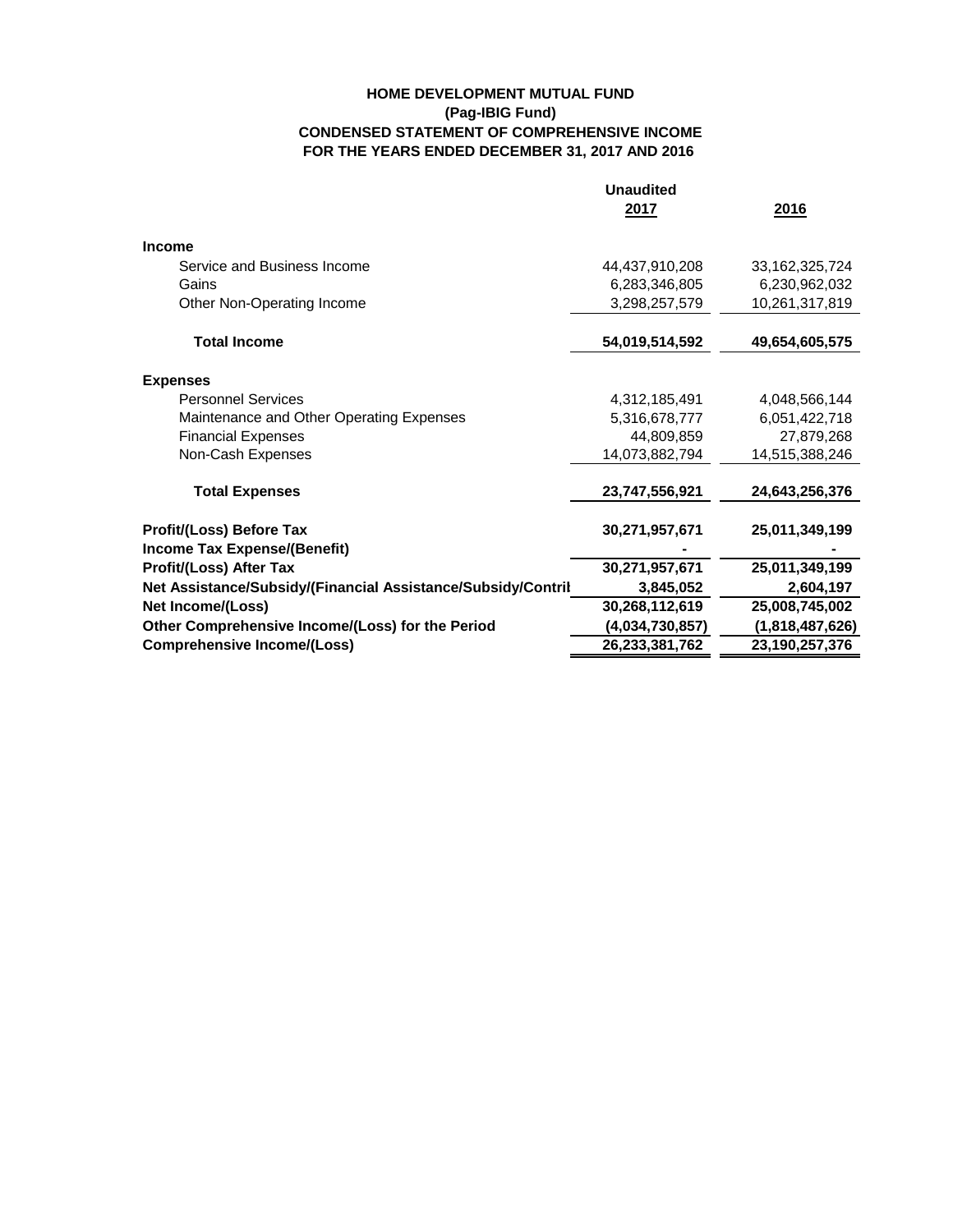## **HOME DEVELOPMENT MUTAL FUND (PAG-IBIG Fund) STATEMENT OF CHANGES IN EQUITY FOR THE YEARS ENDED DECEMBER 31, 2017 AND 2016**

|                                                    | <b>Cumulative Changes</b><br>in Fair Value of<br>Investments | <b>Retained Earnings/</b><br>(Deficit) | <b>Members' Equity</b> | TOTAL            |
|----------------------------------------------------|--------------------------------------------------------------|----------------------------------------|------------------------|------------------|
|                                                    |                                                              |                                        |                        |                  |
| <b>BALANCE AT JANUARY 1, 2016</b>                  | 519,944,055                                                  | 56,777,622,745                         | 290,136,012,250        | 347,433,579,050  |
| <b>CHANGES IN EQUITY FOR 2016</b><br>Add/(Deduct): |                                                              |                                        |                        |                  |
| Members' Contribution                              |                                                              |                                        | 32,469,050,849         | 32,469,050,849   |
| Comprehensive Income for the year                  | (1,818,487,626)                                              | 25.008.745.002                         |                        | 23,190,257,376   |
| <b>Dividends</b>                                   |                                                              | (14, 250, 780, 938)                    | 14,250,780,938         |                  |
| <b>Provident Claims</b>                            |                                                              |                                        | (19,051,670,317)       | (19,051,670,317) |
| <b>Other Adjustments</b>                           |                                                              | 947,375                                | (59, 867, 238)         | (58,919,863)     |
| <b>BALANCE AT DECEMBER 31, 2016</b>                | (1, 298, 543, 571)                                           | 67,536,534,184                         | 317,744,306,482        | 383,982,297,095  |
| <b>CHANGES IN EQUITY FOR 2017</b><br>Add/(Deduct): |                                                              |                                        |                        |                  |
| Members' Contribution                              |                                                              |                                        | 33,710,936,398         | 33,710,936,398   |
| Comprehensive Income for the year                  | (4,034,730,857)                                              | 30.268.112.619                         |                        | 26,233,381,762   |
| <b>Dividends</b>                                   |                                                              | (22, 301, 678, 018)                    | 22,301,678,018         |                  |
| <b>Provident Claims</b>                            |                                                              |                                        | (9,943,954,553)        | (9,943,954,553)  |
| <b>Other Adjustments</b>                           |                                                              | (72, 773, 564)                         | (2,376,893,660)        | (2,449,667,224)  |
| <b>BALANCE AT DECEMBER 31, 2017, UNAUDITED</b>     | (5,333,274,428)                                              | 75,430,195,221                         | 361,436,072,685        | 431,532,993,478  |